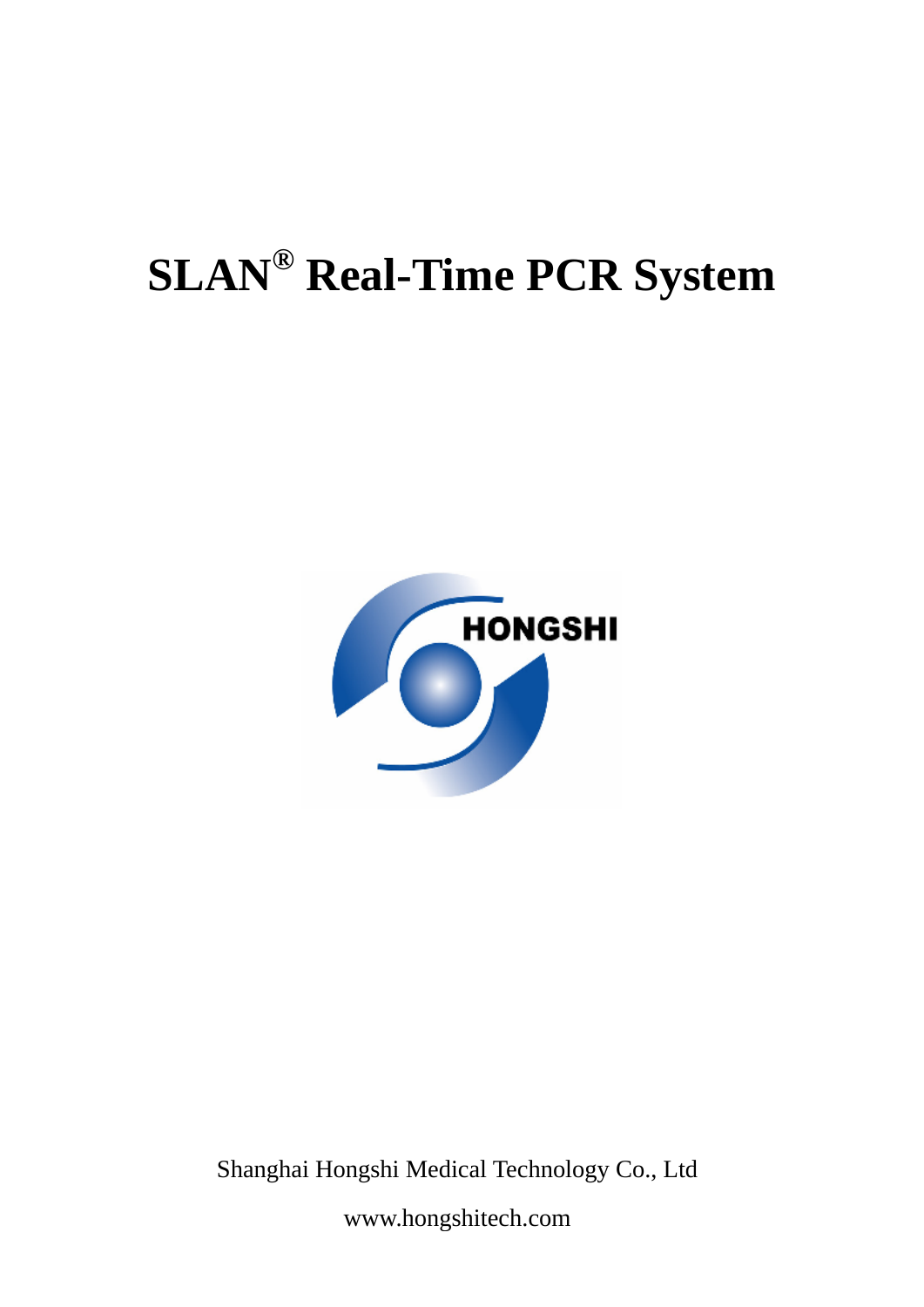

# **About H**o**ngshi Tech**

Shanghai Hongshi Medical Technology Co., Ltd is a high-tech biology technology company in China. We specialize in the design, manufacture and application of hi-tech products for life science applications, such as Real-Time PCR system.

Hongshi has many years of experience and technical know-how with these products, the features and performance of which are continually enhanced and improved.

Hongshi's well-known brand the SLAN® Real-Time PCR System obtained its SFDA registration certificate and also obtained its international CE marking certification. Because of the SLAN's extremely high performance, by comparison with market leading products, our users include many hospitals and Centers for Disease Control, universities and research institutes all over China. From 2005, SLAN entered international markets.

At present, the SLAN Real-Time PCR System has been distributed in Asia and Europe already. Depend on our high-quality products and comprehensive service, SLAN has been entered into life science research, public health, epidemiology, food safety, and livestock etc related fields.

Hongshi's technical support and its system enabling rapid after-sales service gives total customer support and maintains the quality principles of the company: Service first and priority to innovation.

# **About SLAN® Real-Time PCR System**

The SLAN® Real-Time PCR enables the performance of Real-Time PCR with rapid cycling of up to 48 samples. Peltier technology is used by the system for the PCR process, and the fluorescence signal is detected through a high-sensitivity system making the process of detection more accurate, stable and highly repeatable.

The SLAN® Real-Time PCR System divides the process of an assay into three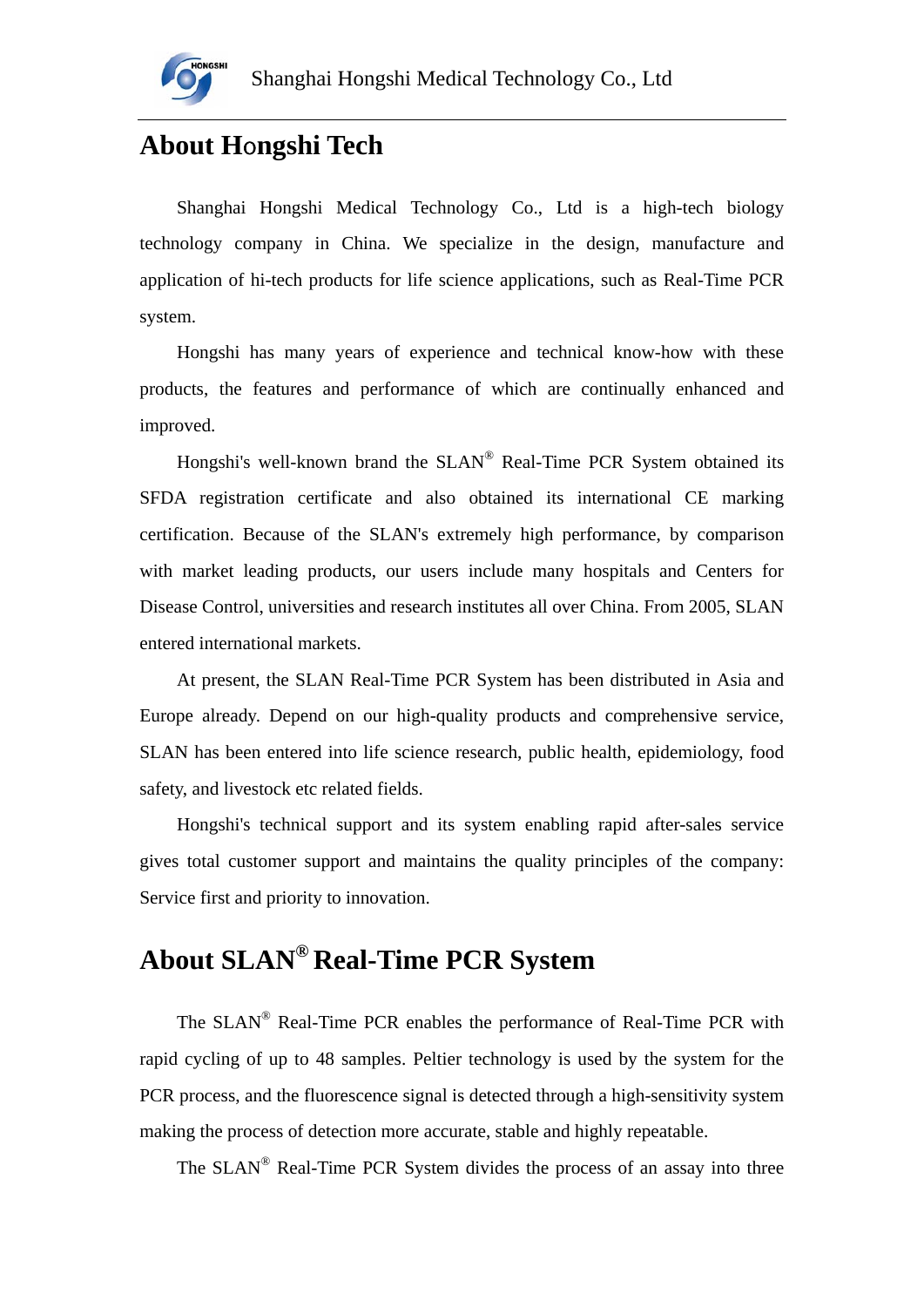

steps: Template Editing, DNA Amplification, and Result Analysis. The operation of the whole Real-Time PCR process is fast, flexible and easy.



Pre-processing PCR cycle and result analyzing brinting results The SLAN® Real-Time PCR System operation process

# **Features of the SLAN® Real-Time PCR System**

### **Precise Temperature Control System**

● The SLAN® system adopts Peltier technology which can accurately and quickly control increases and decreases of temperature with a precision of  $\pm 0.1^{\circ}$  and features long service life, no noise and no pollution, etc.;

● Multiple-point temperature control technology ensures the uniformity between different wells. The temperature correction technology guarantees the accuracy of temperature and thus ensures the accuracy of assay result;

● PCR tube temperature-control technology guarantees the accuracy of actual temperature of reagent in the tube and enables the  $SLAN^{\circledR}$  to easily adjust for different reactions using different volumes

|              |       |       |       | 4     |       | 6     |       | 8     | 9     | 10    |       | 12    |
|--------------|-------|-------|-------|-------|-------|-------|-------|-------|-------|-------|-------|-------|
| A            | 89.82 | 89.88 | 89.92 | 89.94 | 89.94 | 89.92 | 89.93 | 89.92 | 89.91 | 89.89 | 89.88 | 89.87 |
| B            | 89.96 | 90.04 | 90.04 | 90.03 | 90.04 | 90.05 | 90.06 | 90.04 | 90.03 | 90.05 | 90.00 | 89.96 |
| $\mathsf{C}$ | 89.97 | 90.02 | 90.07 | 90.04 | 90.03 | 90.05 | 90.07 | 90.09 | 90.07 | 90.08 | 90.08 | 90.01 |
| D            | 89.97 | 90.01 | 90.04 | 90.00 | 90.02 | 90.02 | 90.05 | 90.05 | 90.04 | 90.04 | 90.02 | 89.98 |

The sample well`s temperature on 90℃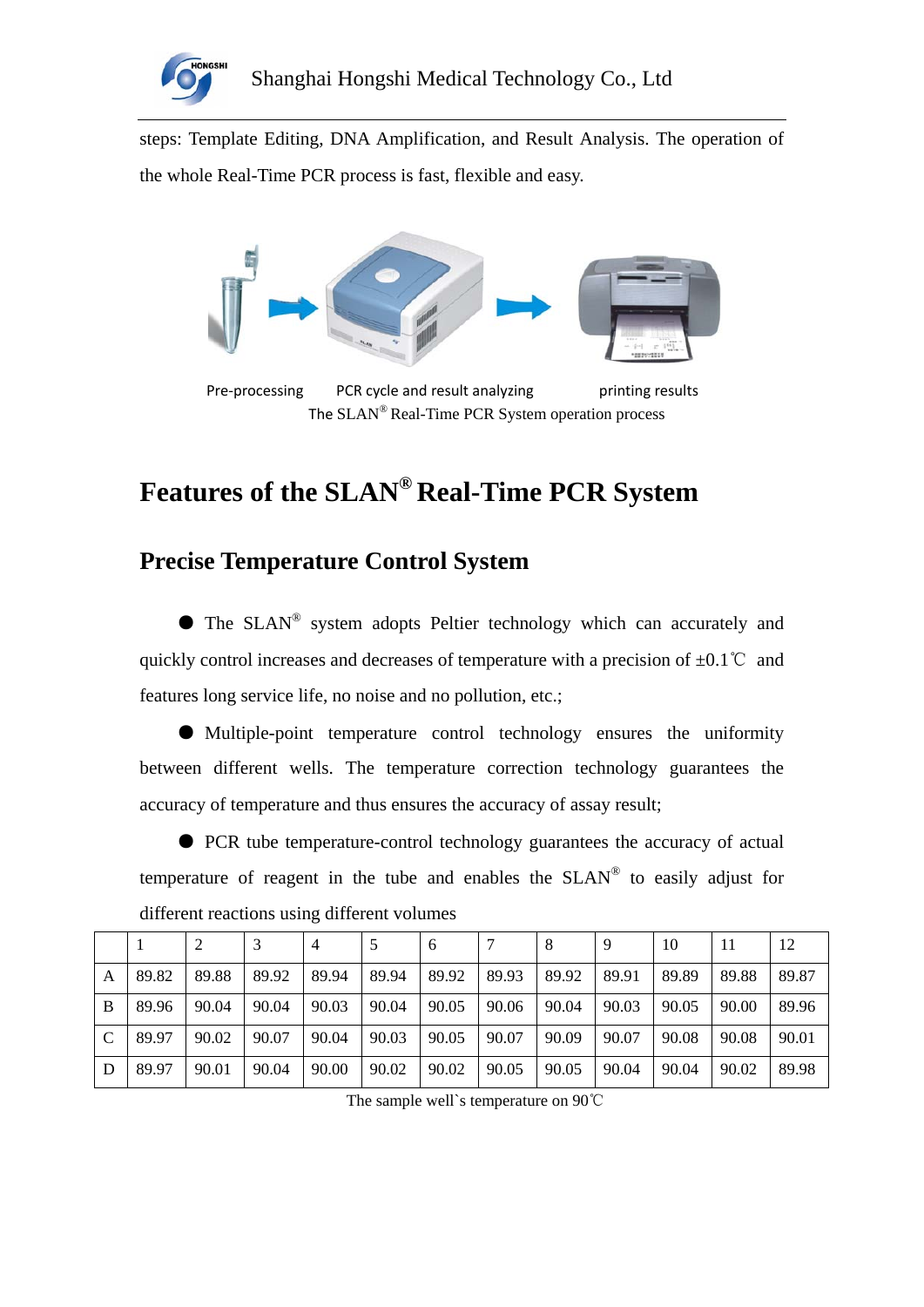

#### **Sensitive Photoelectric Detection System**

● High sensitivity photoelectric detector with no background noise which is fast and stable;

● Lifetime maintenance-free ultra-bright LED cold light source with a large signal value and high stability;

● Unique optical fiber conduction technology that greatly improves fluorescence collection efficiency and avoids fluorescence interference between neighboring tubes;

● The system automatically selects best gain value for each tube without the need for user configuration. The SLAN® has an extremely broad measuring range for fluorescence;

● Extremely high detection sensitivity with an extremely low fluorescence background value. It's not necessary for users to make optical correction or background correction;

● Highly optimized filter combination giving rise to so little crosstalk that it can almost be ignored. The SLAN software subsequently eliminates any slight interference values that occur.



#### Photoelectric detection system structure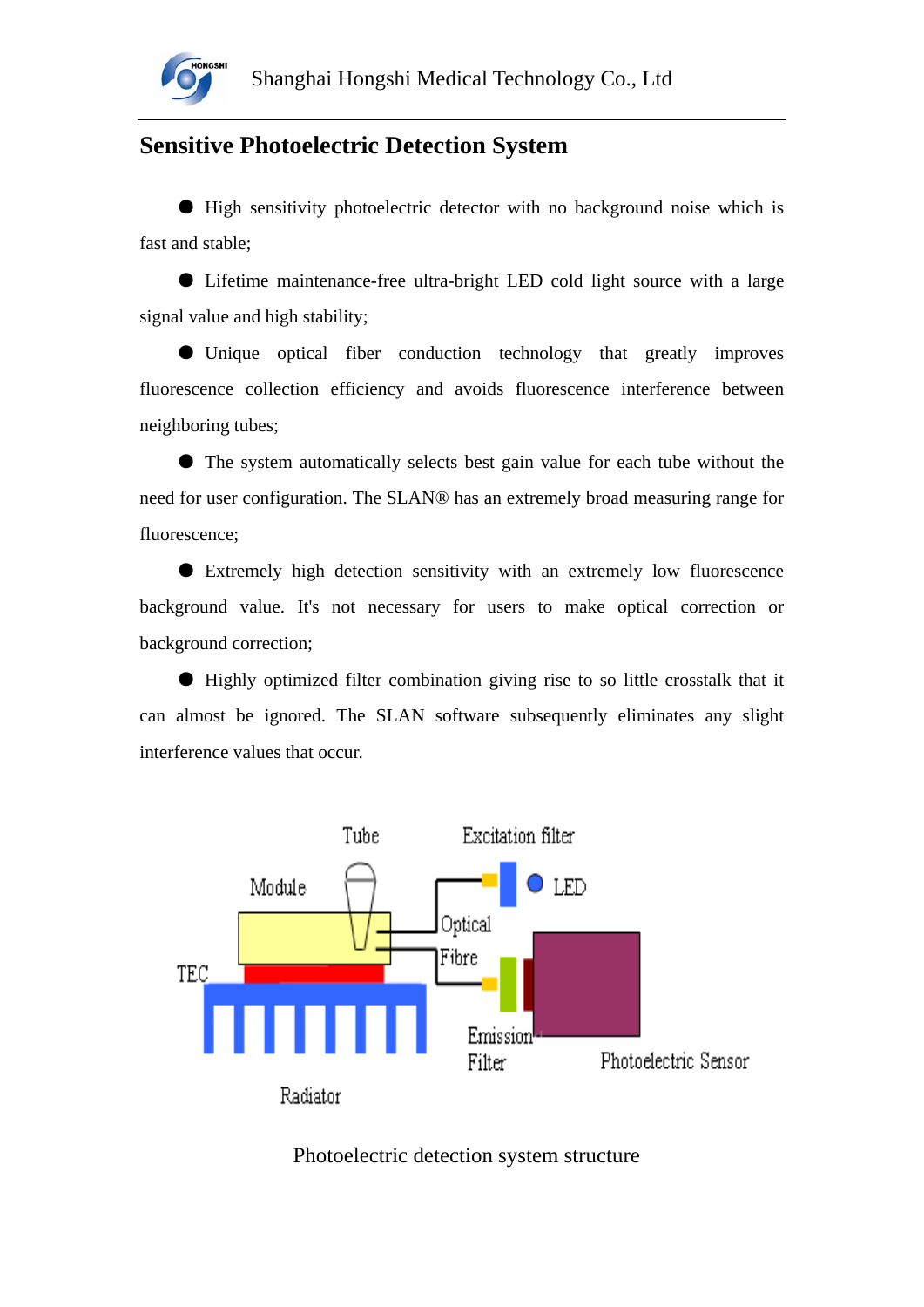

## **Unique Electronic Automatic Hot Lid System**

● Flexible heating technology ensures uniform hot lid temperature;

● The electronic automatic hot lid has an adjustment function for different 0.2ml reaction tubes to ensure even tube pressure;

● Once the assay starts, the hot lid has automatic locking function to prevent assay failure following accidental opening.

## **Wilder Linearity Range, High Sensitivity**

● Linearity Range

The linearity range of the SLAN can be from  $10^{0}$   $\sim$   $10^{10}$  copies.

● Sensitivity

The minimum detected definition can be 1 copy.

## **The Powerful SLAN Software**



#### **Perfect Repeatability**

The above figure is the expansion curve and standard curve of the standard quantitative reagent dilutions respectively;  $2\times10^{7}$ copies/ml,  $2\times10^6$ copies/ml,  $2\times10^5$ copies/ml,  $2\times10^4$ copies/ml. 20 replicates were run at  $2\times10^6$ copies/ml and gave a CV of 0.12%. The correlation coefficient (R) for the above is -0.99988.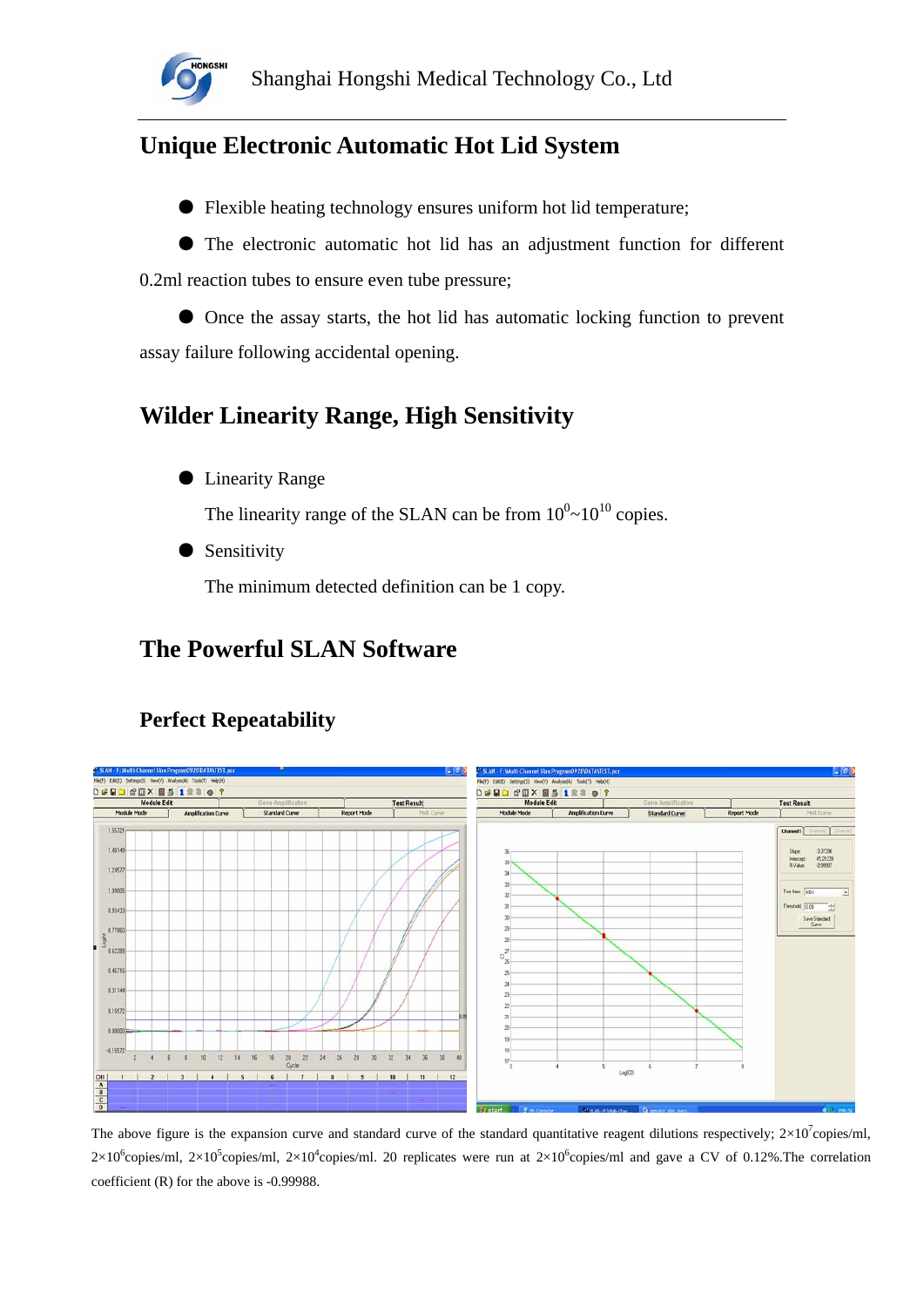

#### **Diversified Programming Method**

| Step1-3                      | Step4-6              | Step7-9                                                   |
|------------------------------|----------------------|-----------------------------------------------------------|
| Step 1                       | Temperature("C) 00.0 | 00.0<br>Increase <sub>v</sub>                             |
|                              | Holding time         | 00:00<br>00:00<br>Increase                                |
|                              |                      | Filuorescence Test   Advanced Rising/Falling Rate*C/S 0.0 |
| Step 2                       | Temperature("C) 00.0 | 00.0<br>Increase v                                        |
|                              | Holding time         | 00:00<br>00:00<br>Increase -                              |
| Ficorescence Test   Advanced |                      | Rising/Falling Rate*C/S 0.0                               |
| Step 3                       | Temperature("C) 00.0 | 100.0<br>Increase -                                       |
|                              | Holding time         | 00:00<br>00:00<br>Increase                                |
| Fluorescence Test Advanced   |                      | Rising/Falling Rate*C/S 0.0                               |

● Each programme has up to 9 segments;

● Each segment has up to 9 steps;

● The SLAN can therefore meet any testing requirements.

#### **User-friendly English Interface**

|                                                                               | <sup>39</sup> SLAN - New Per Experiment                          |                |   |                         |                           |                 |                |                    |                |    |    | $ \sigma$ $\times$ |
|-------------------------------------------------------------------------------|------------------------------------------------------------------|----------------|---|-------------------------|---------------------------|-----------------|----------------|--------------------|----------------|----|----|--------------------|
|                                                                               | File(E) Edit(E) Settings(S) View(V) Analysis(A) Tools(I) Help(H) |                |   |                         |                           |                 |                |                    |                |    |    |                    |
|                                                                               | <b>DERDEDX 841230?</b><br>Module Edit                            |                |   |                         | <b>Gene Amplification</b> |                 |                | <b>Test Result</b> |                |    |    |                    |
|                                                                               | $\mathbf{1}$                                                     | $\overline{2}$ | 3 | $\overline{\mathbf{4}}$ | $5\phantom{.0}$           | $6\phantom{.0}$ | $\overline{7}$ | $\bf{8}$           | $\overline{9}$ | 10 | 11 | 12                 |
| $\left  \begin{smallmatrix} A \\ \text{CH1} \end{smallmatrix} \right $        |                                                                  |                |   |                         |                           |                 |                |                    |                |    |    |                    |
| $c_{H2}$                                                                      |                                                                  |                |   |                         |                           |                 |                |                    |                |    |    |                    |
| $\left  \begin{smallmatrix} A \\ \text{CH3} \end{smallmatrix} \right $        |                                                                  |                |   |                         |                           |                 |                |                    |                |    |    |                    |
| $\left  \begin{smallmatrix} \text{B} \\ \text{CH1} \end{smallmatrix} \right $ |                                                                  |                |   |                         |                           |                 |                |                    |                |    |    |                    |
| $\begin{vmatrix} B \\ CH2 \end{vmatrix}$                                      |                                                                  |                |   |                         |                           |                 |                |                    |                |    |    |                    |
| $\begin{vmatrix} B \\ CH3 \end{vmatrix}$                                      |                                                                  |                |   |                         |                           |                 |                |                    |                |    |    |                    |
| $ _{\text{c}_{\text{H1}}}$                                                    |                                                                  |                |   |                         |                           |                 |                |                    |                |    |    |                    |
| $ _{\text{CH2}}$                                                              |                                                                  |                |   |                         |                           |                 |                |                    |                |    |    |                    |
| $\left  \begin{smallmatrix} C \ C H3 \end{smallmatrix} \right $               |                                                                  |                |   |                         |                           |                 |                |                    |                |    |    |                    |
| $\left  \begin{smallmatrix} 0 \\ \text{CH1} \end{smallmatrix} \right $        |                                                                  |                |   |                         |                           |                 |                |                    |                |    |    |                    |
| $\begin{bmatrix} D \\ CH2 \end{bmatrix}$                                      |                                                                  |                |   |                         |                           |                 |                |                    |                |    |    |                    |
| $\left  \begin{smallmatrix} 0 \\ \text{CH3} \end{smallmatrix} \right $        |                                                                  |                |   |                         |                           |                 |                |                    |                |    |    |                    |

● English interface makes the SLAN easy to operate.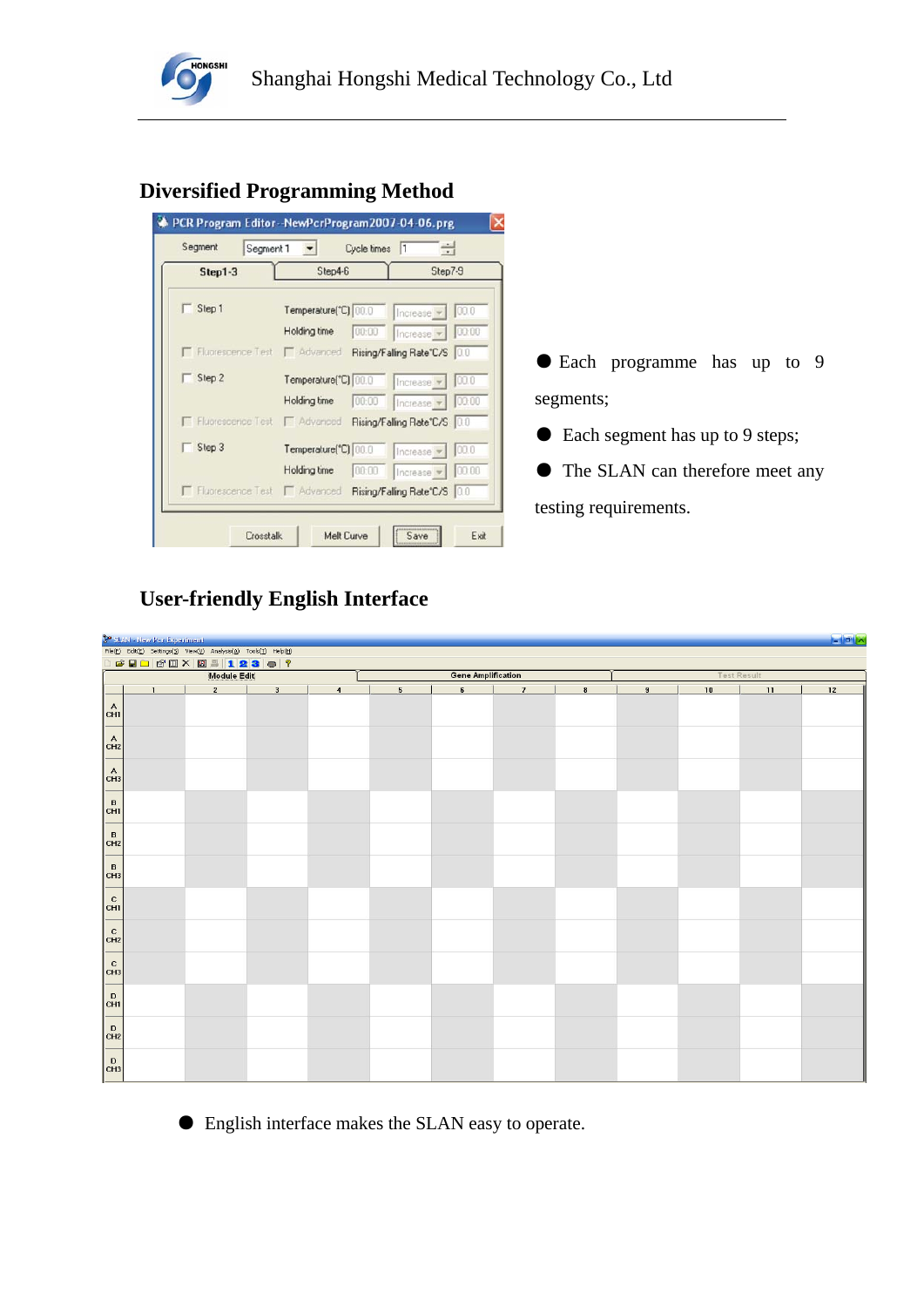

#### **Visual Results**



● With real-time monitoring, the result is accurate, reliable and subjective judgments are avoided.

# **Muti-channel Detection Function**

● Highly optimized filter combination, influence of crosstalk can almost be ignored;

● The SLAN system can detect three channels simultaneously.

# **Fully-closed Detection Process**

The SLAN system operates in a completely sealed environment. Opening the tube is unnecessary and there is no risk of contamination.

# **Other Functions**

- Power-off protection;
- Automatic saving result;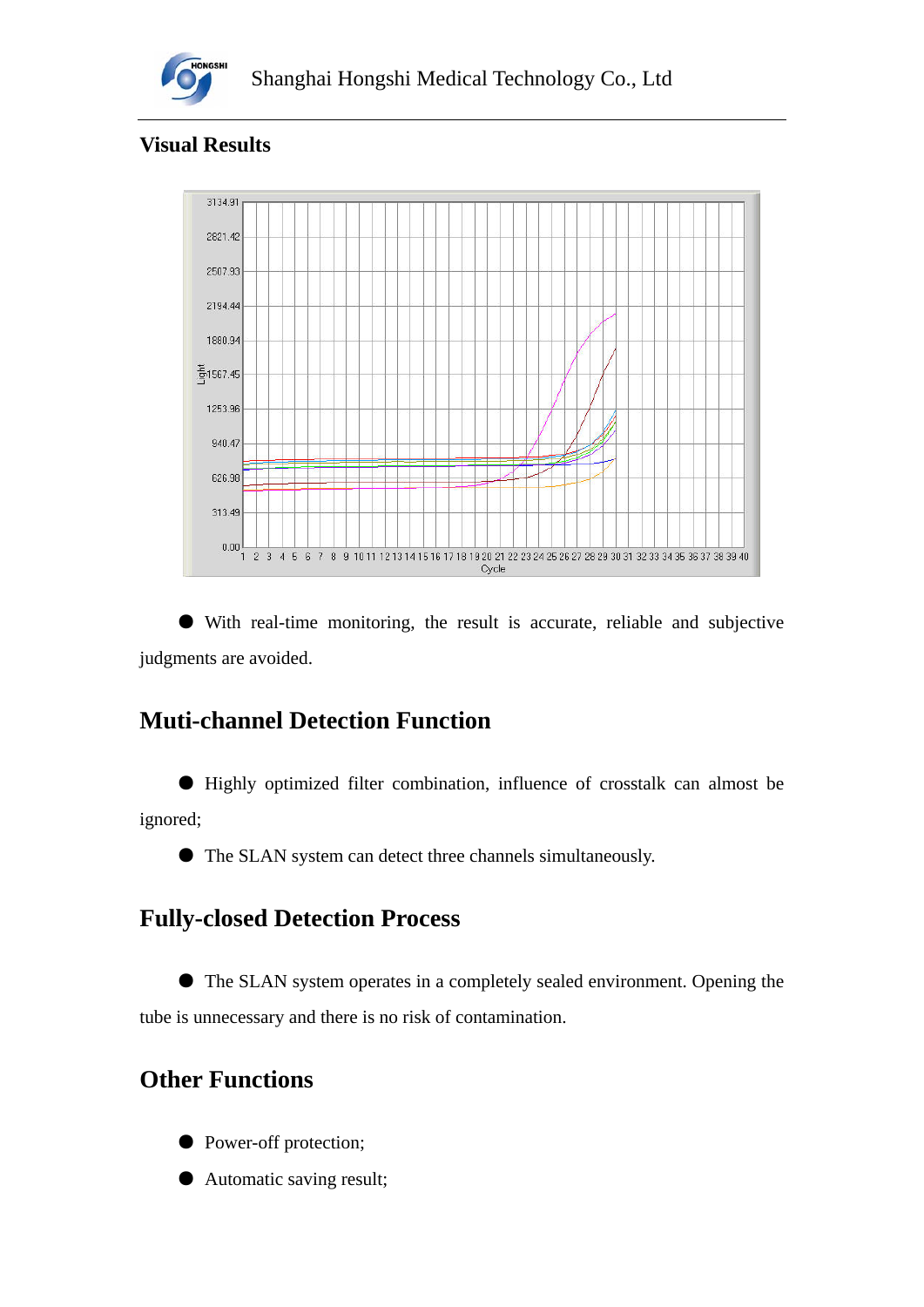

- Export of result;
- Real-time data display;
- Quantitative and qualitative analysis;
- File encryption;
- Automatic baseline optimization;
- Digital filtering;
- Search function;
- Report sheet print and edit;
- Melt curve function;
- Manual option for baseline adjustment.

# **Application Of The SLAN® Real-Time PCR System**

# **Certificates Of The SLAN® Real-Time PCR System**

| CERTIFICATE<br>No. Q1N 06 07 59665 001<br><b>Holder of Certificate:</b><br>Shanghai Hongshi Medical Technology<br>Co., Ltd.<br>No.48A, Yiminhe Road<br>200437 Shanghai<br>PEOPLE'S REPUBLIC OF CHINA<br>Facility(ies):<br>Shanghai Hongshi Medical Technology Co., Ltd.<br>No.48A, Yiminhe Road, 200437 Shanghai, PEOPLE'S<br>REPUBLIC OF CHINA<br><b>Certification Mark:</b><br><b>Scope of Certificate:</b><br>Design and Development,<br>Production and Distribution of<br>Real-Time Quantitative PCR Detection System<br><b>Applied</b><br>ISO 13485:2003<br>Medical Devices - Quality Management Systems -<br>Standard(s):<br>Requirements for regulatory purposes<br>The Certification Body of TÜV SÜD Product Service GmbH certifies that the company<br>mentioned above has established and is maintaining a quality system which meets the | <b>Freduct Service</b> |
|-----------------------------------------------------------------------------------------------------------------------------------------------------------------------------------------------------------------------------------------------------------------------------------------------------------------------------------------------------------------------------------------------------------------------------------------------------------------------------------------------------------------------------------------------------------------------------------------------------------------------------------------------------------------------------------------------------------------------------------------------------------------------------------------------------------------------------------------------------|------------------------|
|                                                                                                                                                                                                                                                                                                                                                                                                                                                                                                                                                                                                                                                                                                                                                                                                                                                     |                        |
|                                                                                                                                                                                                                                                                                                                                                                                                                                                                                                                                                                                                                                                                                                                                                                                                                                                     |                        |
|                                                                                                                                                                                                                                                                                                                                                                                                                                                                                                                                                                                                                                                                                                                                                                                                                                                     |                        |
|                                                                                                                                                                                                                                                                                                                                                                                                                                                                                                                                                                                                                                                                                                                                                                                                                                                     |                        |
|                                                                                                                                                                                                                                                                                                                                                                                                                                                                                                                                                                                                                                                                                                                                                                                                                                                     |                        |
|                                                                                                                                                                                                                                                                                                                                                                                                                                                                                                                                                                                                                                                                                                                                                                                                                                                     |                        |
|                                                                                                                                                                                                                                                                                                                                                                                                                                                                                                                                                                                                                                                                                                                                                                                                                                                     |                        |
|                                                                                                                                                                                                                                                                                                                                                                                                                                                                                                                                                                                                                                                                                                                                                                                                                                                     |                        |
|                                                                                                                                                                                                                                                                                                                                                                                                                                                                                                                                                                                                                                                                                                                                                                                                                                                     |                        |
|                                                                                                                                                                                                                                                                                                                                                                                                                                                                                                                                                                                                                                                                                                                                                                                                                                                     |                        |
|                                                                                                                                                                                                                                                                                                                                                                                                                                                                                                                                                                                                                                                                                                                                                                                                                                                     |                        |
|                                                                                                                                                                                                                                                                                                                                                                                                                                                                                                                                                                                                                                                                                                                                                                                                                                                     |                        |
|                                                                                                                                                                                                                                                                                                                                                                                                                                                                                                                                                                                                                                                                                                                                                                                                                                                     |                        |
|                                                                                                                                                                                                                                                                                                                                                                                                                                                                                                                                                                                                                                                                                                                                                                                                                                                     |                        |
|                                                                                                                                                                                                                                                                                                                                                                                                                                                                                                                                                                                                                                                                                                                                                                                                                                                     |                        |
|                                                                                                                                                                                                                                                                                                                                                                                                                                                                                                                                                                                                                                                                                                                                                                                                                                                     |                        |
|                                                                                                                                                                                                                                                                                                                                                                                                                                                                                                                                                                                                                                                                                                                                                                                                                                                     |                        |
|                                                                                                                                                                                                                                                                                                                                                                                                                                                                                                                                                                                                                                                                                                                                                                                                                                                     |                        |
|                                                                                                                                                                                                                                                                                                                                                                                                                                                                                                                                                                                                                                                                                                                                                                                                                                                     |                        |
|                                                                                                                                                                                                                                                                                                                                                                                                                                                                                                                                                                                                                                                                                                                                                                                                                                                     |                        |
|                                                                                                                                                                                                                                                                                                                                                                                                                                                                                                                                                                                                                                                                                                                                                                                                                                                     |                        |
|                                                                                                                                                                                                                                                                                                                                                                                                                                                                                                                                                                                                                                                                                                                                                                                                                                                     |                        |
| requirements of the listed standard(s). See also notes overleaf.                                                                                                                                                                                                                                                                                                                                                                                                                                                                                                                                                                                                                                                                                                                                                                                    |                        |
|                                                                                                                                                                                                                                                                                                                                                                                                                                                                                                                                                                                                                                                                                                                                                                                                                                                     |                        |
| Report No.:<br>70198648901                                                                                                                                                                                                                                                                                                                                                                                                                                                                                                                                                                                                                                                                                                                                                                                                                          |                        |
|                                                                                                                                                                                                                                                                                                                                                                                                                                                                                                                                                                                                                                                                                                                                                                                                                                                     |                        |
| Valid until:<br>2009-07-31                                                                                                                                                                                                                                                                                                                                                                                                                                                                                                                                                                                                                                                                                                                                                                                                                          |                        |
|                                                                                                                                                                                                                                                                                                                                                                                                                                                                                                                                                                                                                                                                                                                                                                                                                                                     |                        |
|                                                                                                                                                                                                                                                                                                                                                                                                                                                                                                                                                                                                                                                                                                                                                                                                                                                     |                        |
| 2006-08-11<br>Date,<br>Rainer Krumme                                                                                                                                                                                                                                                                                                                                                                                                                                                                                                                                                                                                                                                                                                                                                                                                                |                        |
| Page 1 of 1                                                                                                                                                                                                                                                                                                                                                                                                                                                                                                                                                                                                                                                                                                                                                                                                                                         |                        |
|                                                                                                                                                                                                                                                                                                                                                                                                                                                                                                                                                                                                                                                                                                                                                                                                                                                     |                        |
| TÜV Product Service GmbH                                                                                                                                                                                                                                                                                                                                                                                                                                                                                                                                                                                                                                                                                                                                                                                                                            |                        |
| Zechnielelle der Liksbir<br>TÜV SÜD Gruppe - Zertifiziarstelle<br>für Gesundheitsschutz<br><b>Bai Arcyssinvillate</b><br>Ridlerstr. 65 - 80339 München                                                                                                                                                                                                                                                                                                                                                                                                                                                                                                                                                                                                                                                                                              | Akkreditiert durch     |

| <b>CERTIFIC</b>         | <b>EC-Attestation of Conformity</b><br>No. E8 06 11 59665 002                                                                                                                                                                                                                                                                             |                                                                                                     | Product Service                                                                                                                                                           |  |
|-------------------------|-------------------------------------------------------------------------------------------------------------------------------------------------------------------------------------------------------------------------------------------------------------------------------------------------------------------------------------------|-----------------------------------------------------------------------------------------------------|---------------------------------------------------------------------------------------------------------------------------------------------------------------------------|--|
| ٠<br><b>CERTIFICADO</b> | <b>Holder of Certificate:</b>                                                                                                                                                                                                                                                                                                             | Co., Ltd.<br>No.48A. Viminha Road<br>200437 Shanghai<br>PEOPLE'S REPUBLIC OF CHINA                  | Shanghai Hongshi Medical Technology                                                                                                                                       |  |
| ٠                       | <b>Name of Object:</b>                                                                                                                                                                                                                                                                                                                    | Electronic measuring equipment<br><b>SLAN Real-time Quantitative PCR</b><br><b>Detection System</b> |                                                                                                                                                                           |  |
|                         | Model(s):                                                                                                                                                                                                                                                                                                                                 | SLAN                                                                                                |                                                                                                                                                                           |  |
| EPTMONKAT<br>ت          | <b>Description of</b><br>Object:                                                                                                                                                                                                                                                                                                          | Rated voltage:<br>Rated frequency:<br>Rated power input:<br>Protection class:                       | 230V AC<br>50Hz<br>soow<br>٠                                                                                                                                              |  |
| ٠<br>舳                  | Tested<br>according to:                                                                                                                                                                                                                                                                                                                   | EN 61326-1997/A3:2003                                                                               |                                                                                                                                                                           |  |
| 出<br>벏<br>盟<br>٠        | This EC-Attestation of Conformity is issued according to the Directive 89/336/EEC relating to<br>electromagnetic compatibility on a voluntary basis. It confirms that the listed equipment<br>sample and its technical documentation submitted to TÜV SÜD Product Service GmbH for<br>testing and certification. See also notes overleaf. |                                                                                                     | complies with the principal protection requirements of the EMC directive and applies only to the                                                                          |  |
| RTIFICATE               | Test report no.:                                                                                                                                                                                                                                                                                                                          | 701986489test-01                                                                                    |                                                                                                                                                                           |  |
| ш<br>ت                  | Date, 2006-11-20                                                                                                                                                                                                                                                                                                                          | LeiGuy                                                                                              |                                                                                                                                                                           |  |
| ٠                       | directives have to be observed.                                                                                                                                                                                                                                                                                                           |                                                                                                     | After preparation of the necessary technical documentation as well as the conformity<br>declaration the required CE marking can be affixed on the product. Other relevant |  |
| RTIFIKAT                | Page 1 of 1                                                                                                                                                                                                                                                                                                                               |                                                                                                     |                                                                                                                                                                           |  |
| ш<br>N                  |                                                                                                                                                                                                                                                                                                                                           |                                                                                                     | TÜV SÜÖ Produst Service GmbH - Zertifizierstelle - Ridlerstrasse 65 - 80039 München - Germany                                                                             |  |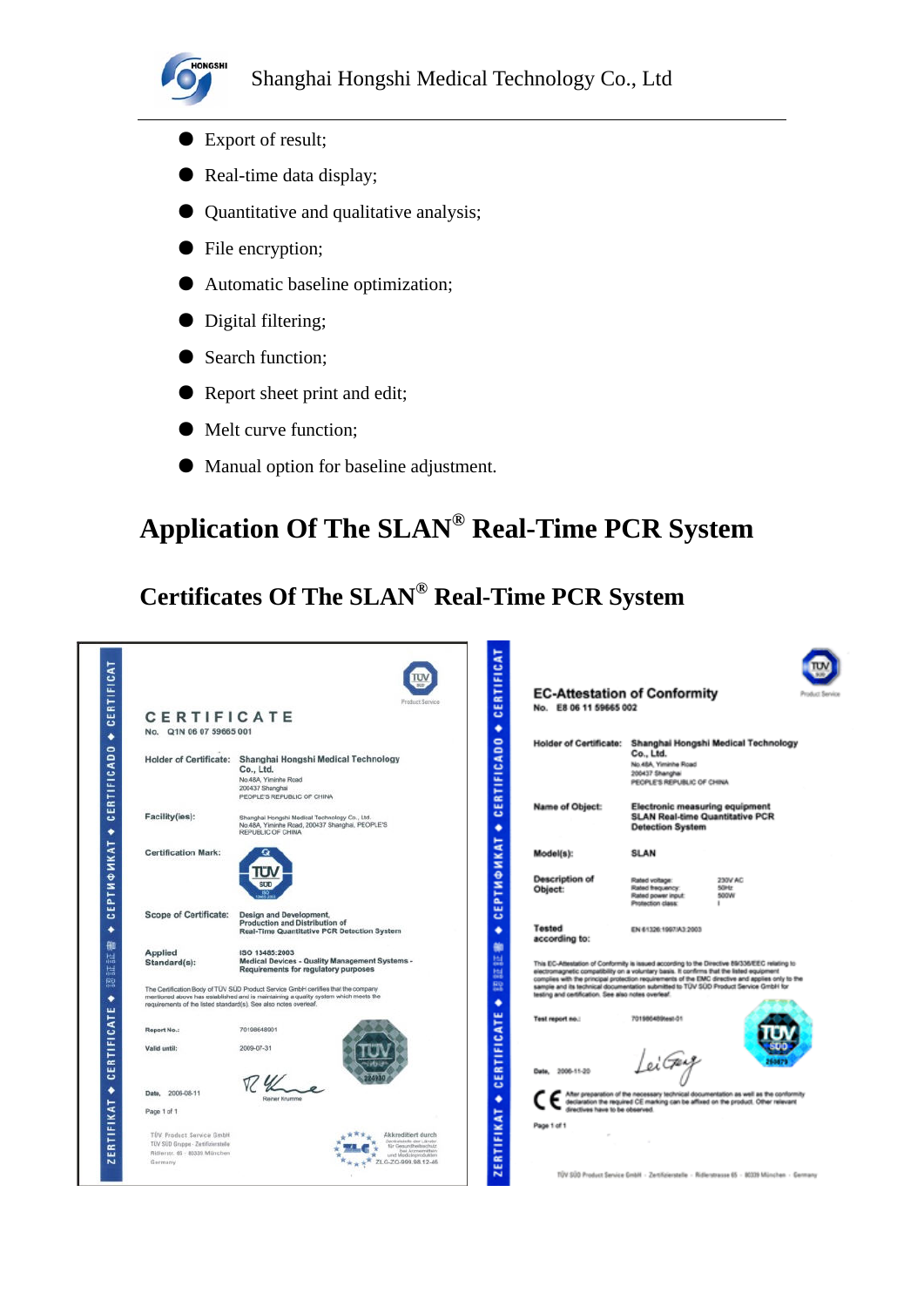

# **Parameters Of The SLAN® Real-Time PCR System**

| <b>PRODUCT MODEL</b>                   | <b>SLAN</b>                                                   |  |  |  |  |
|----------------------------------------|---------------------------------------------------------------|--|--|--|--|
| <b>SAMPLE CAPACITY</b>                 | $48\times0.2$ ml TUBES                                        |  |  |  |  |
| <b>CHANNELS</b>                        | 3 Channels                                                    |  |  |  |  |
| <b>EXCITATION FILTERS</b>              | 470nm, 530nm, 630nm (585nm option available instead of 630nm) |  |  |  |  |
| <b>DETECTION FILTERS</b>               | 530nm, 565nm, 665nm (620nm option available instead of 665nm) |  |  |  |  |
| <b>FLUOROPHORES</b><br><b>DETECTED</b> | FAM, SYBR Green, VIC, HEX, JOE, TET, ROX, TEXAS RED, CY5      |  |  |  |  |
| <b>TEMPERTURE RANGE</b>                | 4°C-99°C                                                      |  |  |  |  |
| <b>HEATING RATE (MAX)</b>              | $3^{\circ}$ C/S                                               |  |  |  |  |
| <b>COOLING RATE (MAX)</b>              | $2^{\circ}$ C/S                                               |  |  |  |  |
| <b>TEMPERTURE ACCURACY</b>             | $\pm 0.3^{\circ}$ C                                           |  |  |  |  |
| <b>TEMPERTURE</b><br><b>UNIFORMITY</b> | $\pm 0.3^{\circ}$ C                                           |  |  |  |  |
| <b>OPERATING SYSTEM</b>                | Win2000/XP professional                                       |  |  |  |  |
| <b>POWER SUPPLY</b>                    | 220-240 VAC 50/60Hz                                           |  |  |  |  |
| <b>ENERGY CONSUMPTION</b>              | 500VA (Computer system excl.)                                 |  |  |  |  |
| <b>DIMENSIONS (W×D×H)</b>              | 38cm×50cm×26cm                                                |  |  |  |  |
| <b>WEIGHT</b>                          | 15kg (computer system excl.)                                  |  |  |  |  |
| <b>LICENSE</b>                         | SFDA, CE, TUVISO13485:2003                                    |  |  |  |  |

# **Products Application**

- Pure science studies;
- Analysis of gene expression;
- Analysis of genotype;
- Clinical applications;
- Diagnosis of pathogens;
- Tumor typing/drug resistance assessment;
- Genetic screening;
- Food hygiene inspection;